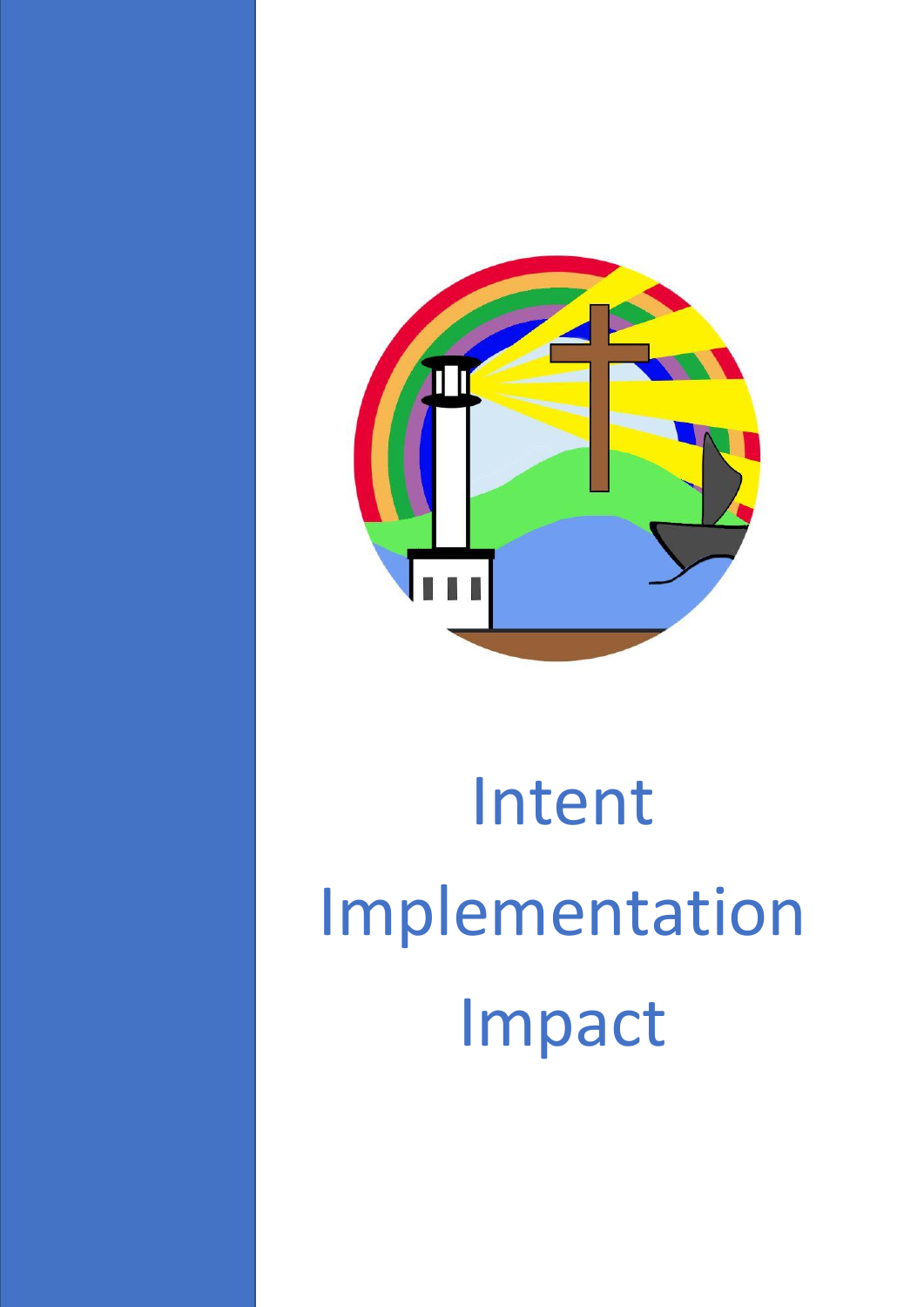## **Intent**

The study of geography at Maryport C of E primary school involves our pupils exploring the relationship and interactions between people and the environments in which they live and upon which they and all life on Earth depends. Many of the pupils who now attend our school will live to see the next century and inhabit a world of 11 billion people. The many opportunities and challenges that will arise during their lifetime will be very much about geography at personal, national and global scales. What we intend pupils to learn in geography reflects this throughout the curriculum. In particular we have established a school curriculum plan for geography as an entitlement for all pupils that is:

- Aspirational in terms of instilling in our pupils a desire to achieve the highest levels of success through providing them with opportunities to excel in terms of their acquisition of long-lasting knowledge and understanding and mastery of core geographical skills. Such high aspirations are clearly identifiable in the progressive and increasingly challenging objectives of the schemes of work of each enquiry, which define what the pupils will know, understand and be able to do;
- Logical, relevant, broad and balanced in terms of the areas of subject content we have selected which reflect the guidance of and are commensurate with the demands of the National Curriculum. For example, we have ensured that content includes an even proportion of physical and human investigations such as the effect of rrivers on the landscape and the impact of the rise of megacities in the world. Due consideration has been given also to making certain that our geography curriculum maintains relevancy and topicality through including enquiries that engage pupils in studying issues such as climate change, flooding and trade;
- Sequenced to ensure that pupils can build on previous knowledge and understanding as they tackle more complex and demanding enquiries. For example, at Key Stage 1 pupils observe and record the distinctive geographical features of the local area of the school and compare and contrast them with a similarly sized area elsewhere. At Key Stage 2 this knowledge and understanding is both consolidated and extended as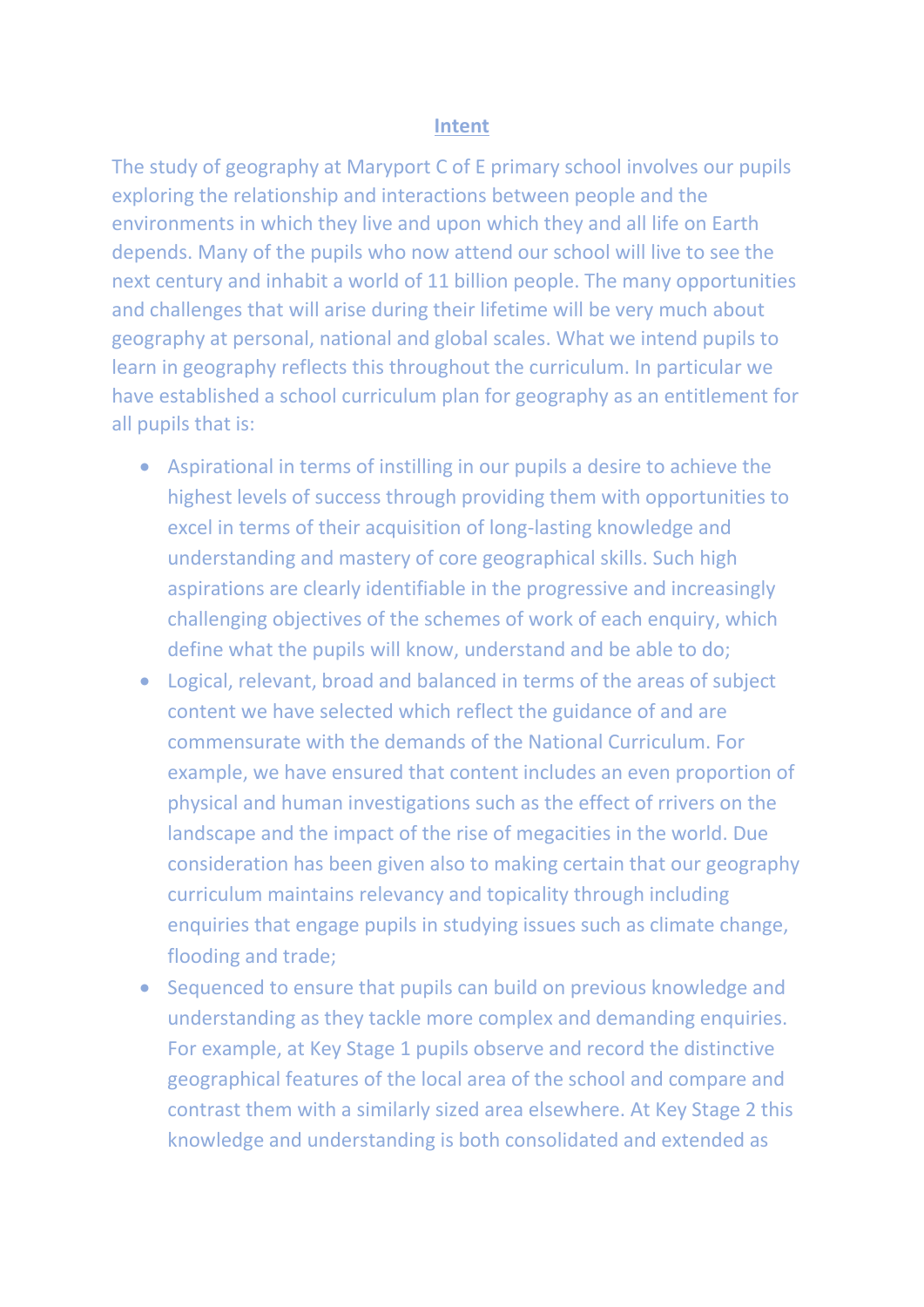pupils investigate the nature of environmental change in their local area and reach judgements as to the cost and benefits such change brings;

- Progressively more challenging Years 1 through 6 both in terms of the complexity of the subject knowledge we want our pupils to acquire and also the critical thinking skills we support them to utilise to ensure they understand the significance of that knowledge. These anticipated outcomes in knowledge and understanding and skills acquisition are detailed in the objectives of the schemes of work of each enquiry. In terms of the geographical techniques we want our pupils to master as they progress through the school, our curriculum planning has been informed by our identification of the coverage required at Key Stage 1, Lower Key Stage 2 and Upper Key Stage 2. These are integrated into our half termly enquiries to ensure adequate coverage through the curriculum;
- Built upon and has continuity with the provision of geography established in the Early Years Foundation Stage and in particular that which addresses the knowledge and skills expectations of the Understanding the World Early Learning Goal;
- Inclusive in terms of delivering the same curriculum to all of our pupils irrespective of specific learning needs or disabilities and differentiating where necessary through, for example, in class support, providing different learning environments and alternative learning activities.

## Implementation

At Maryport CofE Primary School we adopt an enquiry focused approach to learning and teaching in geography which develops our pupils as young geographers. Through enquiry our pupils not only build subject knowledge and understanding but become increasingly adept at critical thinking, specialised vocabulary and their grasp of subject concepts.

We structure learning in geography through big question led enquiries about relevant geographical topics, places and themes. Our curriculum is therefore 'knowledge rich' rather than content heavy as we recognise that if we attempt to teach geographical topics, places, themes and issues in their entirety we restrict opportunities for pupils to master and apply critical thinking skills and achieve more challenging subject outcomes.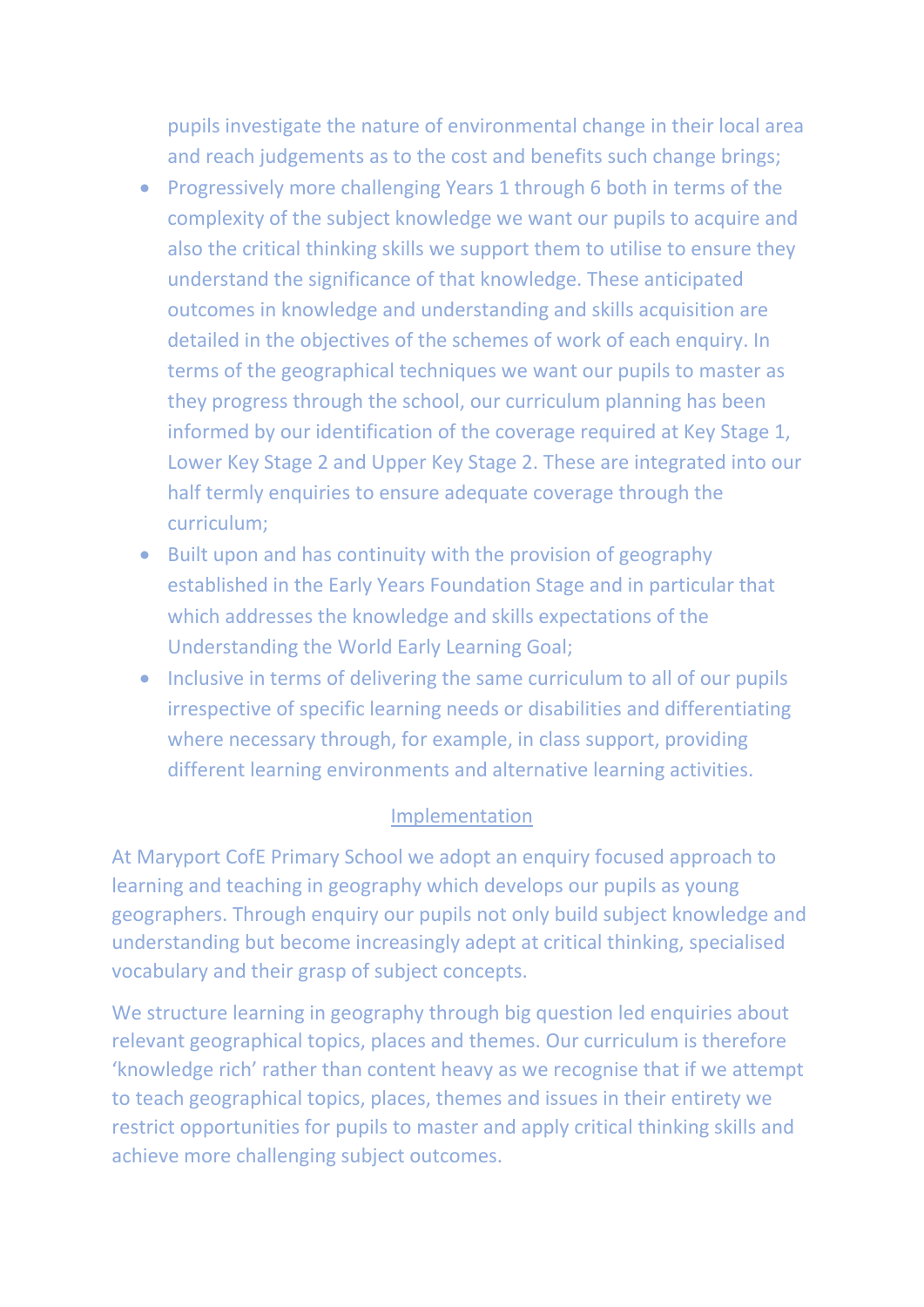We adopt a policy of immersive learning in geography that provides sufficient time and space for our pupils not only to acquire new knowledge and subject vocabulary but also to develop subject concepts and understand the significance of what they have learned. Our learning and teaching in geography is interactive and practical allowing opportunities for pupils to work independently, in pairs and also in groups of various sizes both inside and outside of the classroom.

Learning activities are varied including the use of maps at different scales, GIS, geographical puzzles, photographs and drama. Similarly we provide varied and differentiated ways for pupils to record the outcomes of their work including the use of PowerPoint, annotated diagrams and the application of a wide range of writing genres. Only in this way will knowledge become embedded and 'sticky' and ensure that our pupils can build on what they know and understand from one year to the next.

The schemes of work for each geographical enquiry highlight both the objectives and anticipated outcomes of the investigation. They are also carefully structured through the use of ancillary questions, to enable pupils to build their knowledge and understanding in incremental steps of increasing complexity until they reach the point where they are able to answer the question posed at the beginning of the investigation.

Our learning and teaching in geography also recognises the importance of fieldwork with a number of investigations involving observation, recording, presentation, interpretation and the evaluation of geographical information gathered outside the classroom.

## Impact

Each enquiry which forms our programme of learning sets clear objectives and outcomes for the pupils in terms of knowledge and understanding and skills and acquisition. The schemes of work also suggest a range of ways in which the teacher can assess whether a pupil has achieved these outcomes. We ensure that when assessing our pupils, evidence is drawn from a wide range of sources including observation, interaction with pupils during discussions and related questioning, practical activities, presentation and communication of fieldwork data and writing in different genres. The outcomes of each enquiry serve to inform the teacher's developing picture of the knowledge and understanding of each pupil and to plan future learning accordingly. We do not